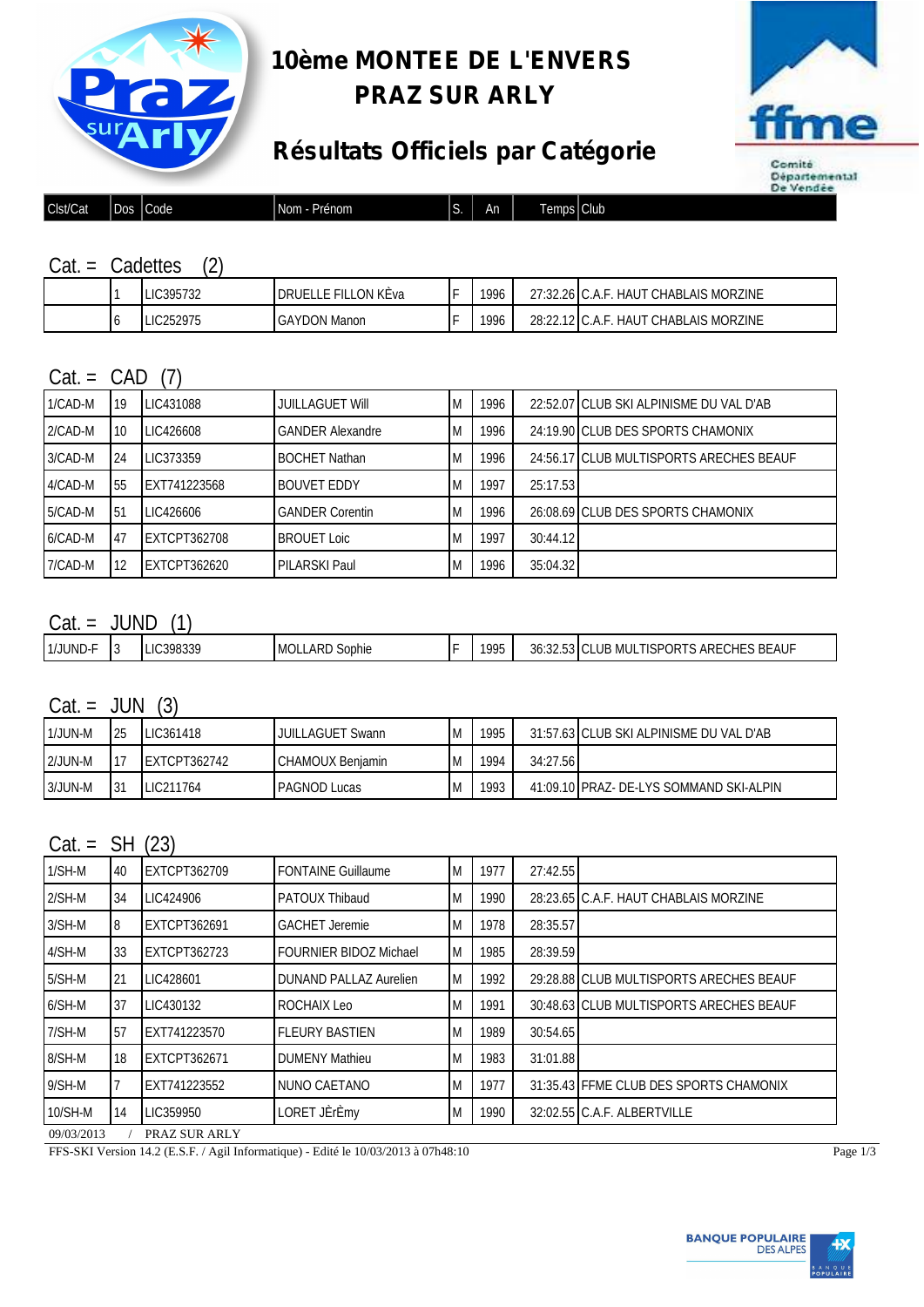

### **10ème MONTEE DE L'ENVERS PRAZ SUR ARLY**



## **Résultats Officiels par Catégorie**

| Comité |  |  |  |
|--------|--|--|--|

| Clst/Cat  |    | $Dos$ $Code$        | Nom - Prénom                 | S. | An   | Temps Club |                                         |
|-----------|----|---------------------|------------------------------|----|------|------------|-----------------------------------------|
| $11/SH-M$ | 59 | EXT741223572        | GIRARDOT                     | M  | 1978 | 32:15.34   |                                         |
| 12/SH-M   | 46 | LIC435218           | <b>GAYDON CEdric</b>         | M  | 1991 |            | 32:22.66 Licence HORS CLUB              |
| 13/SH-M   | 49 | EXT741223565        | <b>MAYOL BERTRAND</b>        | M  | 1974 |            | 32:38.09 CAF CLUSES                     |
| 14/SH-M   | 16 | EXT741223564        | <b>TURRILLOT Eloi</b>        | M  | 1987 | 34:38.28   |                                         |
| $15/SH-M$ | 61 | EXT741223574        | JOND JOHANNY                 | M  | 1989 |            | 34:51.08 PRAZ MONTAGNE                  |
| 16/SH-M   | 41 | EXT741223563        | PERINET BERTRAND             | M  | 1978 |            | 35:20.18 FFME PRAZ-MONTAGNE             |
| $17/SH-M$ | 23 | EXT741223560        | <b>TOMASI STEPHANE</b>       | M  | 1980 |            | 39:36.94 FFME PRAZ-MONTAGNE             |
| 18/SH-M   | 36 | LIC389561           | <b>GERVAIS Mathieu</b>       | M  | 1991 |            | 40:04.28 PRAZ- DE-LYS SOMMAND SKI-ALPIN |
| 19/SH-M   | 9  | EXT741223566        | <b>DUVILLARD ULRICH</b>      | ΙM | 1978 | 44:09.71   |                                         |
| 20/SH-M   | 64 | EXT741223577        | <b>BOURCIER THOMAS</b>       | M  | 1989 | 1h02:56.23 |                                         |
| /SH-M     | 45 | EXT741223551        | <b>BAUD STEPHANE</b>         | M  | 1976 |            | Abs CAF CLUSES                          |
| /SH-M     | 22 | <b>EXTCPT362664</b> | <b>BOISIER Adrien</b>        | M  | 1984 | Abs        |                                         |
| /SH-M     | 44 | EXT741223556        | <b>MARIN-LAMELLET ROMAIN</b> | M  | 1982 |            | Abs FFME PRAZ-MONTAGNE                  |

#### $Cat = VHD (3)$

| 1/VHD-F | LIC231163    | <b>JUILLAGUET Catherine</b> | 1962 |          | 35:38.81 CLUB SKI ALPINISME DU VAL D'AB |
|---------|--------------|-----------------------------|------|----------|-----------------------------------------|
| 2/VHD-F | LIC100193    | <b>I</b> BARDY AgnËs        | 1958 |          | 37:35.59 C.A.F. HAUT CHABLAIS MORZINE   |
| 3/VHD-F | EXTCPT362437 | <b>IDAVID Frederic</b>      | 1961 | 37:39.34 |                                         |

#### $Cat = VH 1 (15)$

| 56 | EXT741223569        | <b>PERRIER FLORENT</b>  | M  | 1973 | 26:50.83      |                                         |
|----|---------------------|-------------------------|----|------|---------------|-----------------------------------------|
| 58 | EXT741223571        | <b>SBALBI TONY</b>      | M  | 1969 | 28:47.33 EMHM |                                         |
| 43 | EXT741223558        | <b>AZZOLIN FREDERIC</b> | ΙM | 1973 |               | 29:50.74 FFME PRAZ-MONTAGNE             |
| 50 | <b>EXTCPT362744</b> | <b>AUGRAS Claude</b>    | ΙM | 1964 | 33:40.18      |                                         |
| 28 | EXT741223562        | <b>BLANC SEBASTIEN</b>  | M  | 1973 |               | 34:03.86 FFME PRAZ-MONTAGNE             |
| 63 | EXT741223576        | <b>KALER JAMES</b>      | ΙM | 1969 | 38:29.79      |                                         |
| 20 | EXT741223557        | DECOUTERE DOMINIQUE     | M  | 1965 |               | 38:30.79 FFME PRAZ-MONTAGNE             |
| 52 | LIC373264           | <b>BOCHET Olivier</b>   | M  | 1969 |               | 38:42.05 CLUB MULTISPORTS ARECHES BEAUF |
| 39 | <b>EXTCPT362694</b> | <b>CAUDRELIER Eric</b>  | ΙM | 1971 | 38:58.20      |                                         |
| 60 | EXT741223573        | <b>BUGEAUD PASCAL</b>   | ΙM | 1969 | 39:23.37      |                                         |
| 62 | EXT741223575        | <b>LANVERS SERGE</b>    | ΙM | 1966 | 42:21.29      |                                         |
| 13 | EXT741223550        | <b>BARONNAT BERNARD</b> | M  | 1964 |               | 47:31.30 CAF SALLANCHES                 |
| 29 | EXT741223559        | JARRE ANTOINE           | ΙM | 1971 |               | Abs FFME PRAZ-MONTAGNE                  |
|    |                     |                         |    |      |               |                                         |

09/03/2013 / PRAZ SUR ARLY

FFS-SKI Version 14.2 (E.S.F. / Agil Informatique) - Edité le 10/03/2013 à 07h48:10 Page 2/3